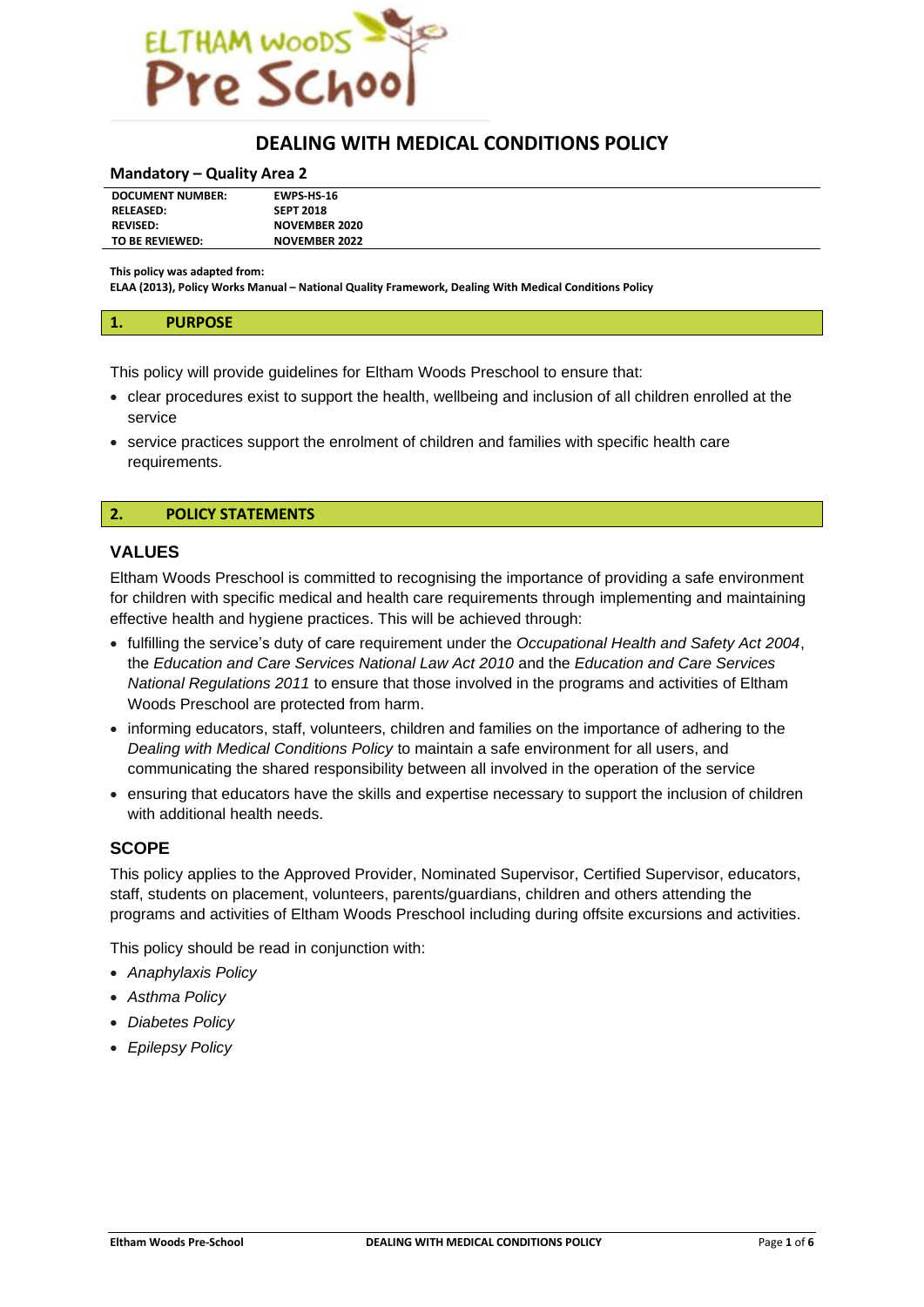# **3. PROCEDURES**

### **The Approved Provider is responsible for:**

- ensuring that all staff and volunteers are provided with a copy of this policy and have a clear understanding of the procedures and practices outlined within
- developing and implementing a communication plan and encouraging ongoing communication between parents/guardians and staff regarding the current status of the child's specific health care need, allergy or other relevant medical condition, this policy and its implementation
- ensuring relevant educators/staff receive regular training in managing specific health care needs such as asthma management, anaphylaxis management and any other specific procedures that are required to be carried out as part of the care and education of a child with specific health needs
- ensuring at least one educator/staff member who has current accredited training in emergency management requirements for specific medical conditions is in attendance and immediately available at all times that children are being educated and cared for by the service
- establishing robust induction procedures that include the provision of information regarding the implementation of the practices outlined in this policy
- ensuring families and educators/staff understand and acknowledge each other's responsibilities under these guidelines
- ensuring families provide information on their child's health, medications, allergies, their medical practitioner's name, address and phone number, emergency contact names and phone numbers, and a medical management plan signed by their medical practitioner, following enrolment and prior to the child commencing at the service
- ensuring that a risk minimisation plan is developed for each child with specific medical conditions on enrolment or upon diagnosis, and that the plan is reviewed at least annually
- ensuring that parents/guardians who are enrolling a child with specific health care needs are provided with a copy of this and other relevant service policies.

## **The Nominated Supervisor is responsible for:**

- implementing this policy at the service and ensuring that all educators/staff follow the policy and procedures set out within
- informing the Approved Provider of any issues that impact on the implementation of this policy
- ensuring that the *AV How to Call Card* is displayed near all telephones
- identifying specific training needs of educators/staff who work with children diagnosed with a medical condition, and ensuring, in consultation with the Approved Provider, that educators/staff access appropriate training
- ensuring children do not swap or share food, food utensils or food containers
- ensuring food preparation, food service and relief staff are informed of children and staff who have specific medical conditions or food allergies, the type of condition or allergies they have, and the service's procedures for dealing with emergencies involving allergies and anaphylaxis
- ensuring a copy of the child's medical management plan is visible and known to staff in the service. Prior to displaying the medical management plan, the Nominated Supervisor must explain to parents/guardians the need to display the plan for the purpose of the child's safety and obtain their consent (refer to *Privacy and Confidentiality Policy*)
- ensuring educators and other staff follow each child's risk minimisation plan and medical management plan
- ensuring opportunities for a child to participate in any activity, exercise or excursion that is appropriate and in accordance with their risk minimisation plan
- providing information to the community about resources and support for managing specific medical conditions while respecting the privacy of families enrolled at the service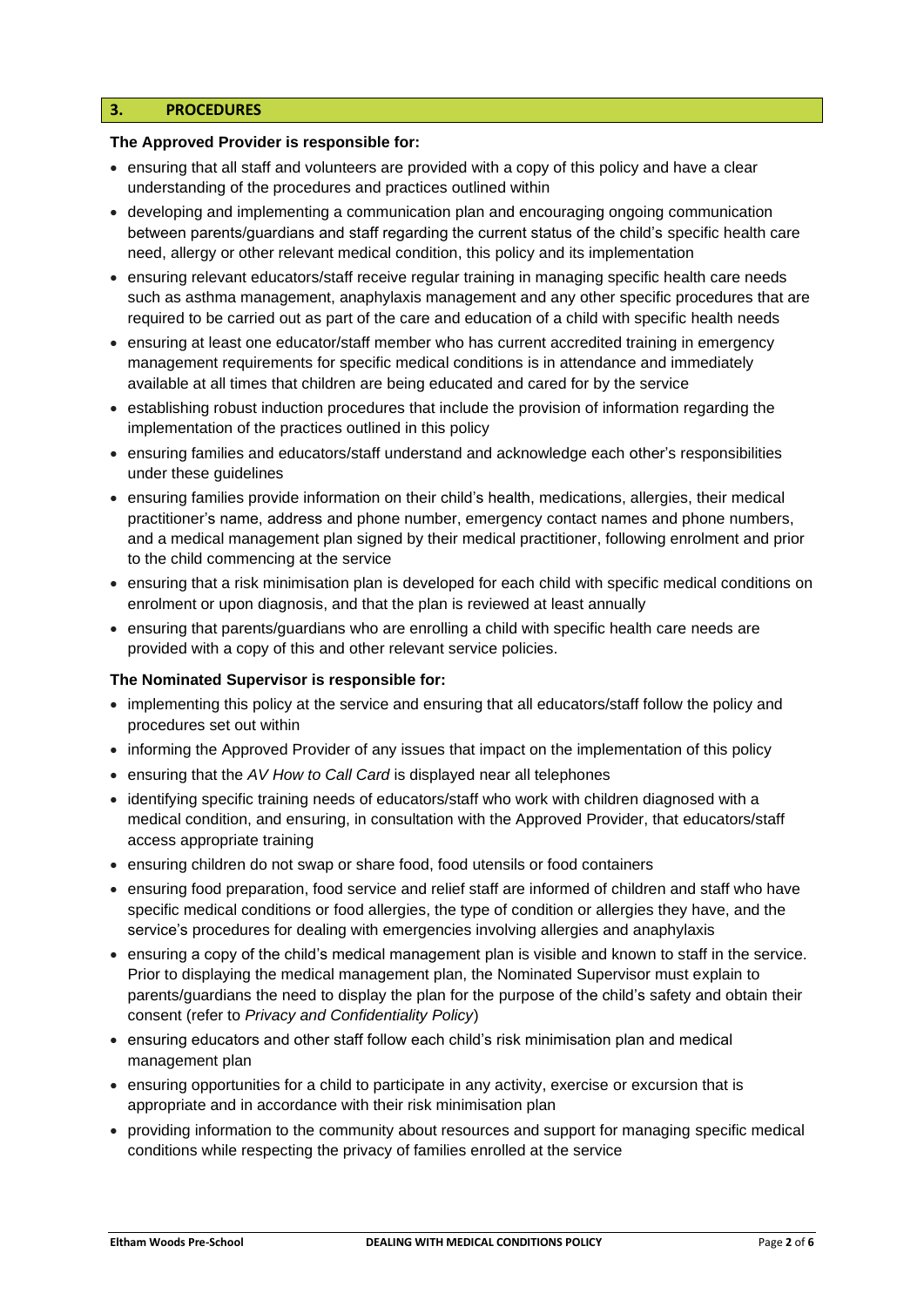- administering medications as required, in accordance with the procedures outlined in the *Administration of Medication Policy*
- maintaining ongoing communication between educators/staff and parents/guardians in accordance with the strategies identified in the communication plan, to ensure current information is shared about specific medical conditions within the service.

## **Certified Supervisors and other educators are responsible for:**

- ensuring that children do not swap or share food, food utensils or food containers
- communicating any relevant information provided by parents/guardians regarding their child's medical condition to the Nominated Supervisor to ensure all information held by the service is current
- being aware of individual requirements of children with specific medical conditions and following their risk minimisation plan and medical management plan
- monitoring signs and symptoms of specific medical conditions and communicating any concerns to the Nominated Supervisor
- adequately supervising all children, including those with specific medical conditions
- informing the Nominated Supervisor of any issues that impact on the implementation of this policy.

## **Parents/guardians are responsible for:**

- informing the service of their child's medical conditions, if any, and informing the service of any specific requirements that their child may have in relation to their medical condition
- developing a risk minimisation plan with the Nominated Supervisor and/or other relevant staff members at the service
- providing a medical management plan signed by a medical practitioner, either on enrolment or immediately upon diagnosis of an ongoing medical condition. This medical management plan must include a current photo of the child and must clearly outline procedures to be followed by educators/staff in the event of an incident relating to the child's specific health care needs
- meeting the cost of training staff to perform specific medical procedures as relevant to their child, as required
- notifying the Nominated Supervisor of any changes to the status of their child's medical condition and providing a new medical management plan in accordance with these changes
- informing the Nominated Supervisor of any issues that impact on the implementation of this policy by the service.

# **Volunteers and students, while at the service, are responsible for following this policy and its procedures.**

#### **4. BACKGROUND AND LEGISLATION**

#### **Background**

An approved service must have a policy for managing medical conditions that includes the practices to be followed:

- in the management of medical conditions
- when parents are required to provide a medical management plan if an enrolled child has a specific health care need, allergy or relevant medical condition
- when developing a risk minimisation plan in consultation with the child's parents/guardians
- when developing a communication plan for staff members and parents/guardians.

Staff members and volunteers must be informed about the practices to be followed. If a child enrolled at the service has a specific health care need, allergy or other relevant medical condition, the child's parents/guardians must be provided with a copy of this and other relevant policies.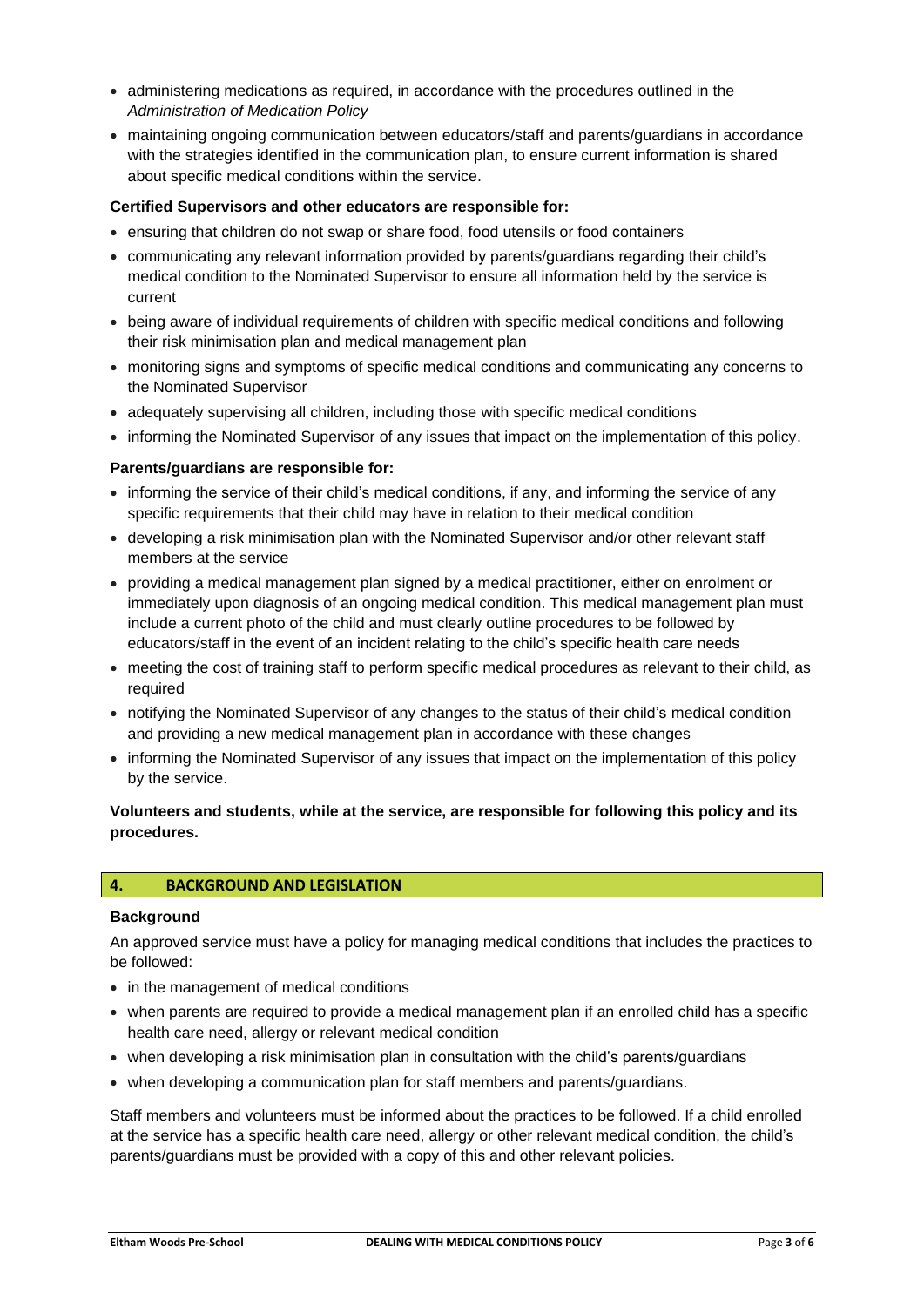Medication and medical procedures can only be administered to a child:

- with written authorisation from the parent/guardian or a person named in the child's enrolment record as authorised to consent to administration of medication (Regulation 92(3)(b))
- with two adults in attendance, one of whom must be an educator. One adult will be responsible for the administration and the other adult will witness the procedure
- if the medication is in its original container bearing the child's name, dose and frequency of administration.

Refer to the *Administration of Medication Policy* for more information.

Staff may need additional information from a medical practitioner where the child requires:

- multiple medications simultaneously
- a specific medical procedure to be followed.

If a child with a chronic illness or medical condition that requires invasive clinical procedures or support is accepted by the service, it is vital that prior arrangements are negotiated with the parent/guardian, authorised nominees or appropriate health care workers to prepare for the event that the child will require a procedure while in attendance at the service. Parents/guardians and the service should liaise with either the child's medical practitioner or other appropriate service providers to establish such an arrangement. Arrangements must be formalised following enrolment and prior to the child commencing at the service.

## **Legislation and standards**

Relevant legislation and standards include but are not limited to:

- *Education and Care Services National Law Act 2010*: Section 173
- *Education and Care Services National Regulations 2011*: Regulations 90, 91, 96
- *Health Records Act 2001*
- *National Quality Standard*, Quality Area 2: Children's Health and Safety
	- − Standard 2.1: Each child's health is promoted
		- − Element 2.1.1: Each child's health needs are supported
		- − Element 2.3.2: Every reasonable precaution is taken to protect children from harm and any hazard likely to cause injury
- *National Quality Standard*, Quality Area 7: Leadership and Service Management
	- − Standard 7.1: Effective leadership promotes a positive organisational culture and builds a professional learning community
		- − Element 7.1.2: The induction of educators, co-ordinators and staff members is comprehensive
- *Occupational Health and Safety Act 2004*
- *Public Health and Wellbeing Act 2008*
- *Public Health and Wellbeing Regulations 2009*

## **5. DEFINITIONS**

The terms defined in this section relate specifically to this policy. For commonly used terms e.g. Approved Provider, Nominated Supervisor, Regulatory Authority etc. refer to the *General Definitions* section of this manual.

*AV How to Call Card***:** A card that the service has completed containing all the information that Ambulance Victoria will request when phoned. A sample card can be downloaded from [www.ambulance.vic.gov.au/Education/Calling-000-Triple-Zero.html](http://www.ambulance.vic.gov.au/Education/Calling-000-Triple-Zero.html)

**Communication plan:** A plan that forms part of the policy and outlines how the service will communicate with parents/guardians and staff in relation to the policy. The communication plan also describes how parents/guardians and staff will be informed about risk minimisation plans and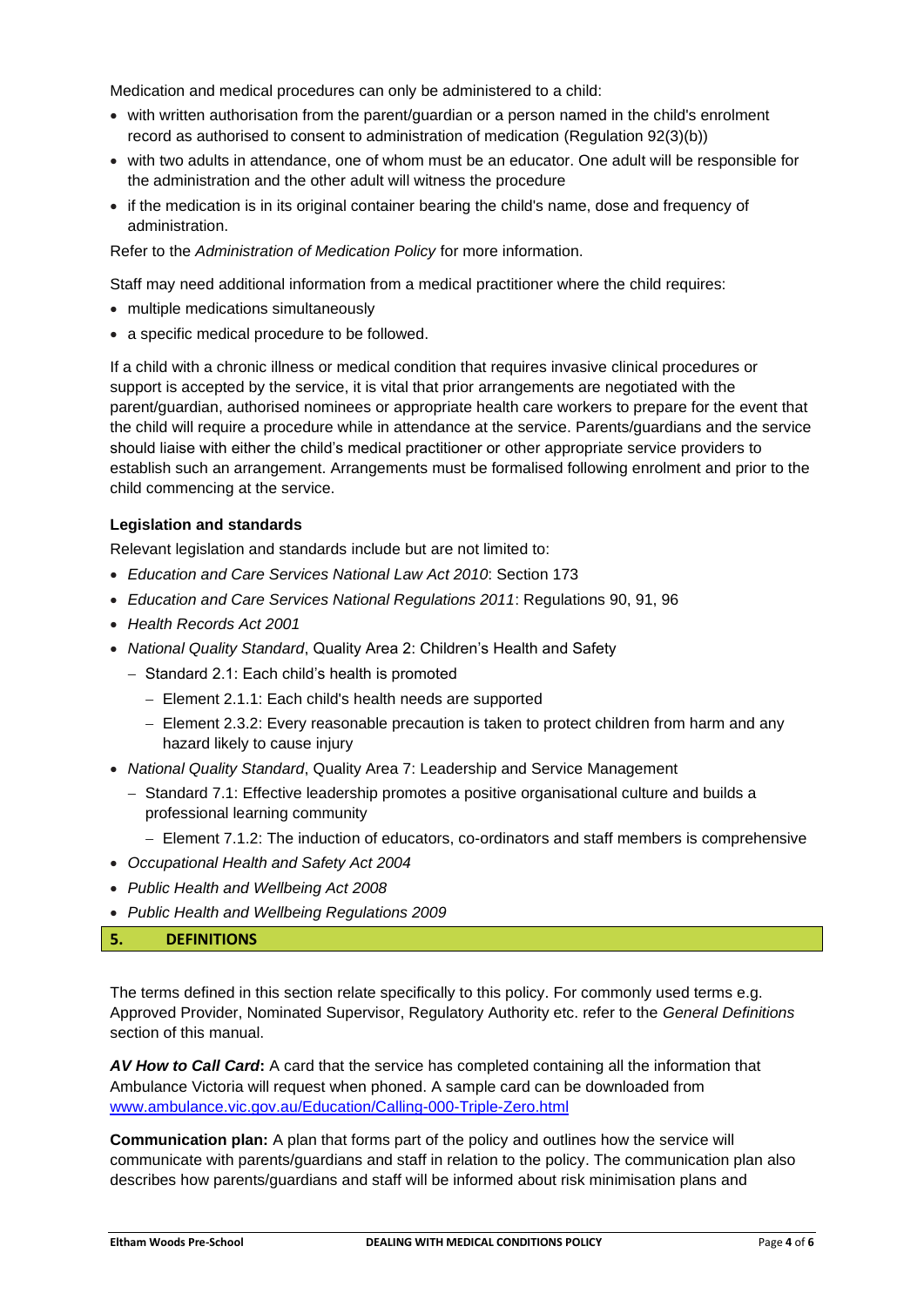emergency procedures to be followed when a child diagnosed as at risk of any medical condition such as anaphylaxis is enrolled at the service.

**Hygiene:** The principle of maintaining health and the practices put in place to achieve this.

**Medical condition:** In accordance with the *Education and Care Services National Regulations 2011*, the term medical condition includes asthma, diabetes or a diagnosis that a child is at risk of anaphylaxis, and the management of such conditions.

**Medical management plan:** A document that has been prepared and signed by a doctor that describes symptoms, causes, clear instructions on action and treatment for the child's specific medical condition, and includes the child's name and a photograph of the child. An example of this is the Australasian Society of Clinical Immunology and Allergy (ASCIA) Action Plan.

**Risk minimisation:** The implementation of a range of strategies to reduce the risk of an adverse affect from the mismanagement of a specific medical condition at the service.

**Risk minimisation plan:** A service-specific plan that details each child's medical condition, and identifies the risks of the medical condition and practical strategies to minimise those risks, and who is responsible for implementing the strategies. The risk minimisation plan should be developed by families of children with specific medical conditions that require medical management plans, in consultation with staff at the service upon enrolment or diagnosis of the condition.

### **6. SOURCES AND RELATED POLICIES**

#### **Sources**

- National Health and Medical Research Council (2005), *Staying Healthy in Child Care: Preventing infectious diseases in child care*, available at [www.nhmrc.gov.au/guidelines](http://www.nhmrc.gov.au/guidelines) or email nhmrc.publications@nhmrc.gov.au. (Note: this publication is currently being revised and will have significant changes. It is important that services refer to the most up-to-date version of this resource.)
- *Health and Safety in Children's Services, Model Policies and Practices*, 2nd Edition (2003): [www.sphcm.med.unsw.edu.au/SPHCMWeb.nsf/resources/CCModelPolicies.pdf/\\$file/CCModelPolic](http://www.sphcm.med.unsw.edu.au/SPHCMWeb.nsf/resources/CCModelPolicies.pdf/$file/CCModelPolicies.pdf) [ies.pdf](http://www.sphcm.med.unsw.edu.au/SPHCMWeb.nsf/resources/CCModelPolicies.pdf/$file/CCModelPolicies.pdf)

#### **Service policies**

- *Administration of First Aid Policy*
- *Administration of Medication Policy*
- *Anaphylaxis Policy*
- *Asthma Policy*
- *Dealing with Infectious Diseases Policy*
- *Incident, Injury, Trauma and Illness Policy*
- *Privacy and Confidentiality Policy*
- *Supervision of Children Policy*

# **7. EVALUATION**

In order to assess whether the values and purposes of the policy have been achieved, the Approved Provider will:

• regularly seek feedback from educators, staff, parents/guardians, children, management and all affected by the policy regarding its effectiveness